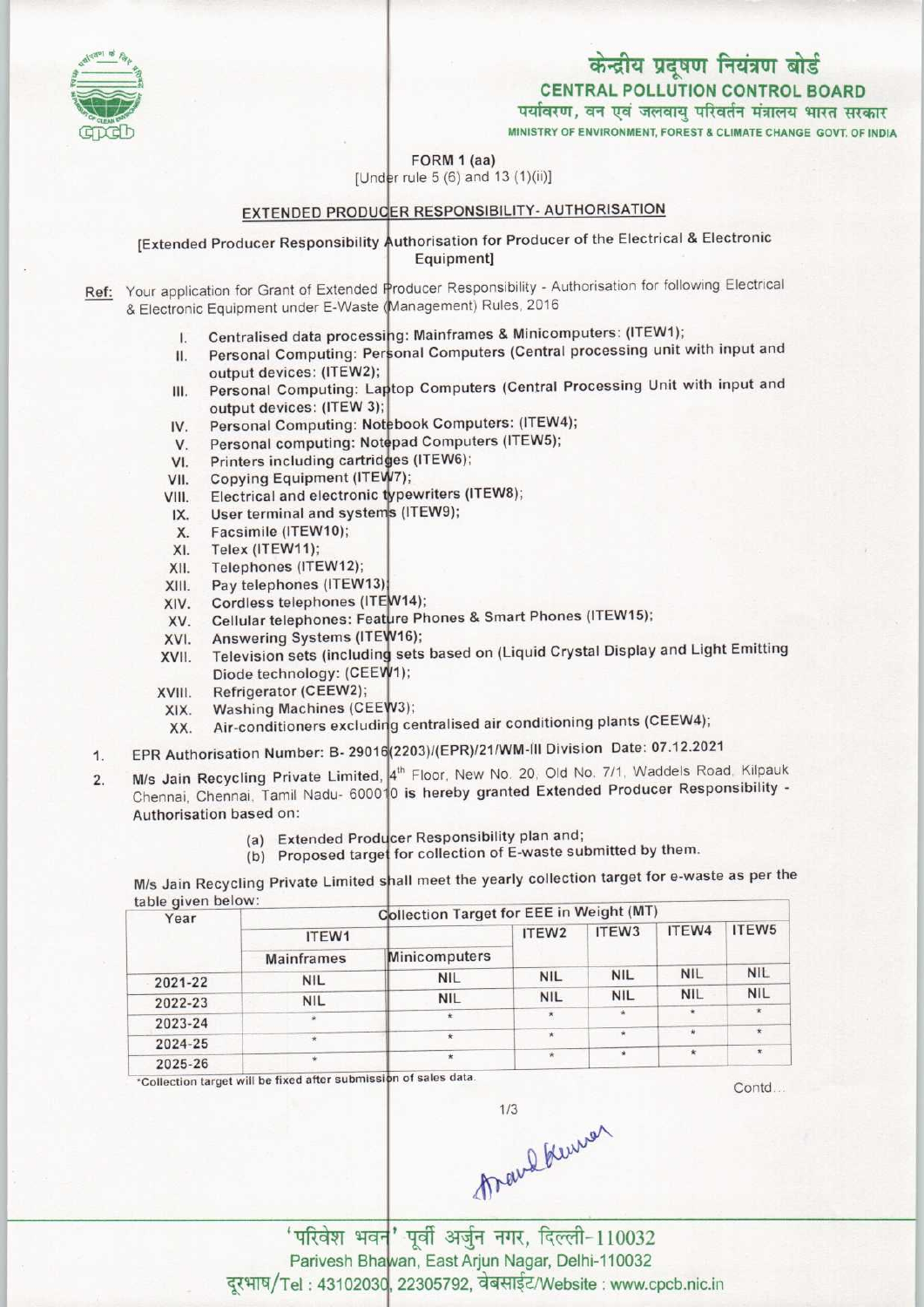

From pre page.....

| Year    | Collection Target for EEE in Weight (MT) |              |               |            |            |            |  |  |
|---------|------------------------------------------|--------------|---------------|------------|------------|------------|--|--|
|         | ITEW6                                    | <b>ITEW7</b> | ITEW8         | ITEW9      | ITEW10     | ITEW11     |  |  |
| 2021-22 | <b>NIL</b>                               | <b>NIL</b>   | <b>NIL</b>    | <b>NIL</b> | <b>NIL</b> | <b>NIL</b> |  |  |
| 2022-23 | <b>NIL</b>                               | <b>NIL</b>   | <b>NIL</b>    | <b>NIL</b> | <b>NIL</b> | <b>NIL</b> |  |  |
| 2023-24 | $\star$                                  | ŵ.           | $\rightarrow$ | $\star$    | $\star$    | $\star$    |  |  |
| 2024-25 | $\star$                                  | ¥            | $\star$       | $\star$    | $\star$    | $\star$    |  |  |
| 2025-26 | $\star$                                  | $\star$      | $\star$       | $\star$    | $\star$    |            |  |  |

| Year               |            | Collection Target for EEE in Weight (MT) |                                    |            |            |            |  |  |  |
|--------------------|------------|------------------------------------------|------------------------------------|------------|------------|------------|--|--|--|
| ITEW12             | ITEW13     | ITEW14                                   | ITEW15                             |            | ITEW16     |            |  |  |  |
|                    |            |                                          | <b>Feature Phones Smart Phones</b> |            |            |            |  |  |  |
| 2021-22            | <b>NIL</b> | <b>NIL</b>                               | <b>NIL</b>                         | <b>NIL</b> | <b>NIL</b> | <b>NIL</b> |  |  |  |
| 2022-23            | <b>NIL</b> | <b>NIL</b>                               | <b>NIL</b>                         | <b>NIL</b> | <b>NIL</b> | <b>NIL</b> |  |  |  |
| 2023-24            |            | $\star$                                  | $*$                                | $\star$    | $\star$    | $\star$    |  |  |  |
|                    |            |                                          | $\star$                            | $\star$    | $\star$    | $\star$    |  |  |  |
| 2024-25<br>2025-26 |            |                                          |                                    |            | $\star$    | $\star$    |  |  |  |

| Year    | <b>Collection Target for EEE in Weight (MT)</b> |                   |                   |            |  |  |
|---------|-------------------------------------------------|-------------------|-------------------|------------|--|--|
|         | CEEW1                                           | CEEW <sub>2</sub> | CEEW <sub>3</sub> | CEEW4      |  |  |
| 2021-22 | <b>NIL</b>                                      | <b>NIL</b>        | <b>NIL</b>        | <b>NIL</b> |  |  |
| 2022-23 | <b>NIL</b>                                      | <b>NIL</b>        | <b>NIL</b>        | <b>NIL</b> |  |  |
| 2023-24 | $\star$                                         |                   |                   |            |  |  |
| 2024-25 |                                                 |                   |                   | $\star$    |  |  |
| 2025-26 | $\star$                                         |                   | $\star$           |            |  |  |

\*Collection target will be fixed after submission of sales data.

## 3. The Authorisation shall be valid for a period of five (5) years from date of issue with following conditions:

- i. You shall strictly follow the approved Extended Producer Responsibility plan, a copy of which is enclosed herewith as Enclosure-I
- enclosed herewith as Enclosure-II<br>ii. You shall ensure that collection mechanism or collection Centres are set up or designated as per You shall ensure that collection mechanism or collection centres are set up to that shall be completed<br>the details given in the Extended Producer Responsibility plan and that shall be completed the details given in the Extended Producer Responsibility plan and their bilding of the toll free<br>before the proposed dates if any in the EPR Plan (list of collection Centres and the toll free numbers for reverse logistics enclosed)
- numbers for reverse logistics enclosed);<br>iii. You shall ensure that all the collected e-waste is channelized to recycler/dismantler M/s Earth You shall ensure that all the collected e-waste is channelized to recyclement and records shall be<br>Zone Recycling Plot No. 11, Pargana, Hazipur, Hapur Road, Meerut and records shall be maintained at recycler/dismantler and your end
- maintained at recycler/dismantler and your end,<br>iv. You shall maintain records, in Form-2 of these Rules, of e-waste and make such records available for scrutiny by Central Pollution Control Board
- available for scrutiny by Central Pollution Control Board;<br>v. You shall file annual returns in Form-3 to the Central Pollution Control Board on or before 30th You shall life annual returns in form one to which that returns relates.



Contd..

frand know